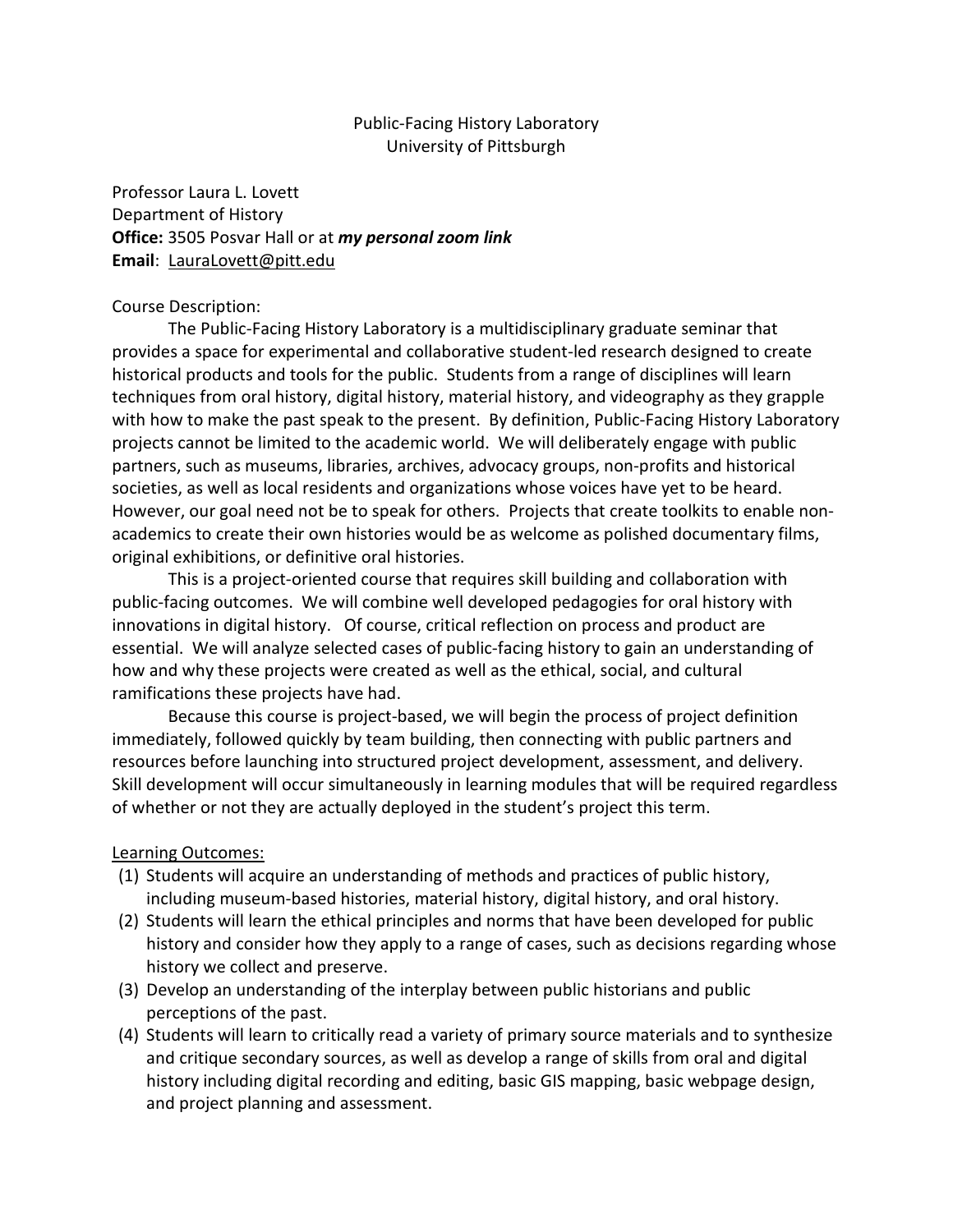- (5) Students will demonstrate an understanding of how to navigate public and community issues around race, ethnicity, gender, sexuality, class, religion and disability in public discussions of history.
- (6) Students will learn to work in collaborative teams that include public partners.

## **EXPECTATIONS:**

**Embrace Ambivalence:** I want to encourage you to do something that is not particularly popular these days, to embrace the possibility that you may have ambivalent instincts when presented with a new perspective or argument. As someone who considers how to present history to the public, it is important to be able to see things from opposing perspectives, to swing back and forth between embracing and rejecting something. Ideally, good museum exhibits encourage this kind of reception. So, I hope that in this class, we will find ways to present ourselves with multiple ways of seeing things. That means, we all need to embrace the idea that we have something to learn from hearing comments and perspectives that we may not initially agree with, to accept the idea that ambivalence can be a productively intellectual space.

I expect everyone in this class to be courteous, cooperative, and supportive of each other at all times. You may disagree with someone's ideas or values, but please be mindful and respectful of each other's differences. Some of our conversations may raise difficult topics for you. Even if a topic is challenging, please try to remain engaged in the conversation. All opinions are welcome. Please approach other perspectives with a principle of generosity that makes our collective learning the goal of this class**.**

## **EVALUATION:**

**Weekly Reflection: 33%** Each week, you will be asked to post a critical reflection on the week's topic and work. These should engage with the assigned reading and your progress and participation in the group project.

**Process Portfolio: 33%.** Each project will be approached as a team, but I would like you as an individual to develop a portfolio documenting your contributions to the process of creating your public history product. This should include planning documents and drafts of materials, such as interview questions, exhibit plans, or drafts of exhibit text. Your portfolio should have at least 10 substantive items that reflect your individual work.

**Public-Facing Product: 34%.** This is the final outcome of your team's work. You will be asked to submit your own critical evaluation of the product and the process by which it was generated. Your outcome will also be evaluated by your peers in the course, the course instructor, and the project sponsor.

**TEXTS:** There are no required books for this course. Required reading is provided online via Canvas.

# **SCHEDULE: (Subject to Change)**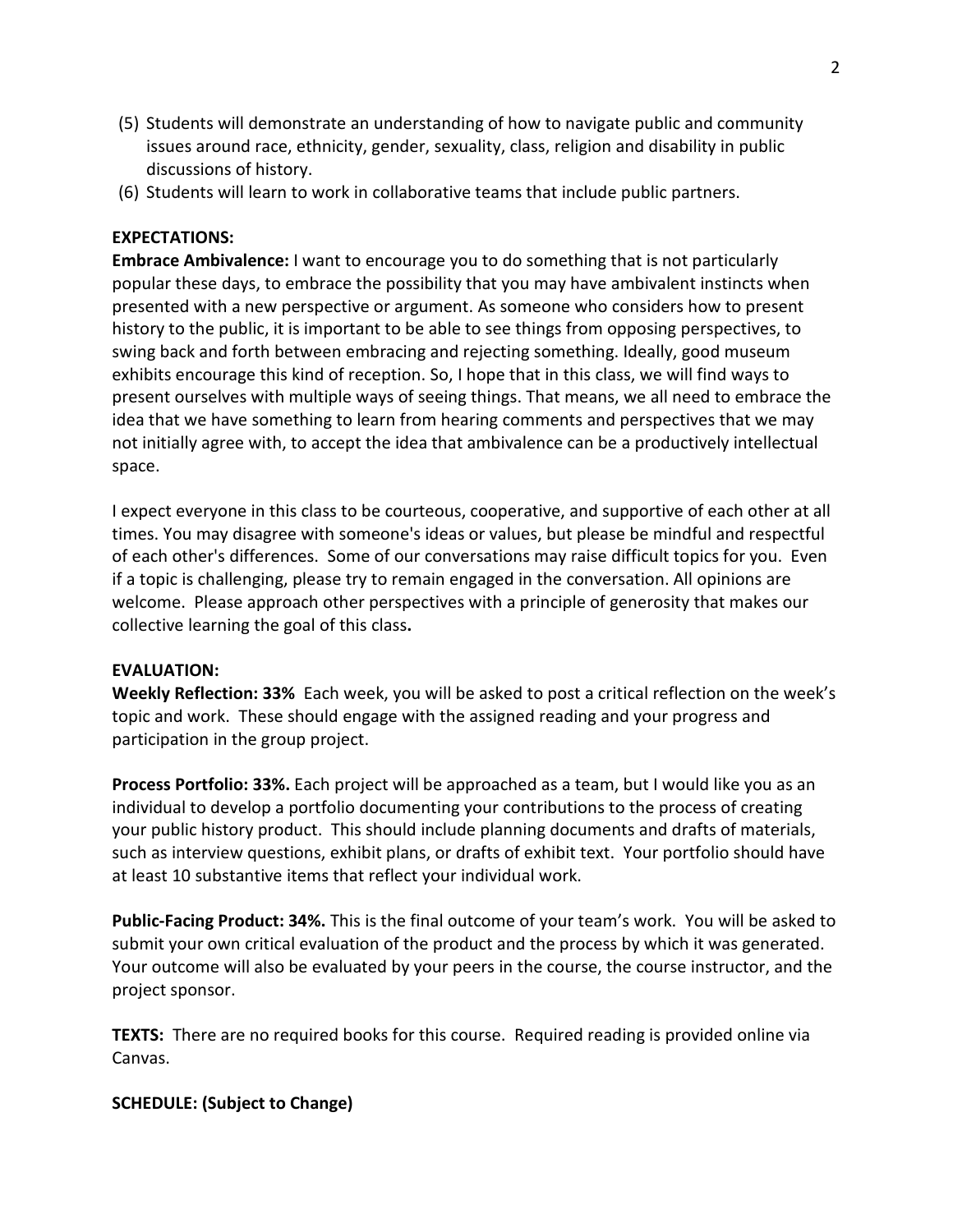Readings should be completed by the week listed.

### **Week 1: The Nature and Obligations of Public-Facing History**

We begin by considering the differences between producing academic history and history for the public. We will consider issues such as who has authority to describe the past and why. In addition, we will discuss the tension between historical projects that are intended to generate income and their obligation to fully represent the past create a conflict of interest for publicfacing historians? What happens, for example, when a site, such as the reconstruction of Colonial Williamsburg, reflects the values of it first recreators from the 1920s and excludes African Americans?

How does the Public Historian navigate the potential conflicts of interests? How can a historical project function as a sustaining economic activity and not exploit the people it is representing? Are public historians caught in a conflict between their employer's interests and their professional obligations to accuracy and fairness in historical representations?

#### **Reading**:

Albert Hurtado, "Historians and Their Employers: A Perspective on Professional Ethics," *The Public Historian*, Vol. 8, No. 1 (Winter, 1986), pp. 46-51

David Blight, "If you Don't Tell It Like It Was, It Can Never Be as It Ought to Be," in James Oliver Horton and Lois E. Horton, *Slavery and Public History: The Tough Stuff of American Memory*. (University of North Carolina Press, 2006).

## *Week 2: Projects, Partners, and Team Building*

Defining a project and working with community partners as sources, subjects, and funders are essential parts of public-facing history and public-facing humanities scholarship more generally. Both can take a considerable amount of time to develop, however. Within the constraints of this semester-long course, we will not have enough time to both seek out partners and complete a public-facing product. So, I have identified partners and potential projects in advance.

[Examples of Partners and Projects developed for Public-facing History at Pitt:

- **Gilfillan Farm** in Upper St. Clair, PA. Used archives and records to develop a set of educational resources and activities for the public for the Farm/House Museum.
- **Breakthrough Pittsburgh**. Worked with Pitt archivists and historians to connect Underrepresented Racial and Ethnic groups to research experience. Used census data for students' current residence to help them understand community profile over time.
- **Jumpstart Pittsburgh**. Developed digital video histories of Pittsburgh neighborhoods for student volunteers with goal of helping volunteers understand contexts for their early childhood education charges.
- **The Pitt LGBTQ Archival Education Project** Helped plan oral history collecting for region.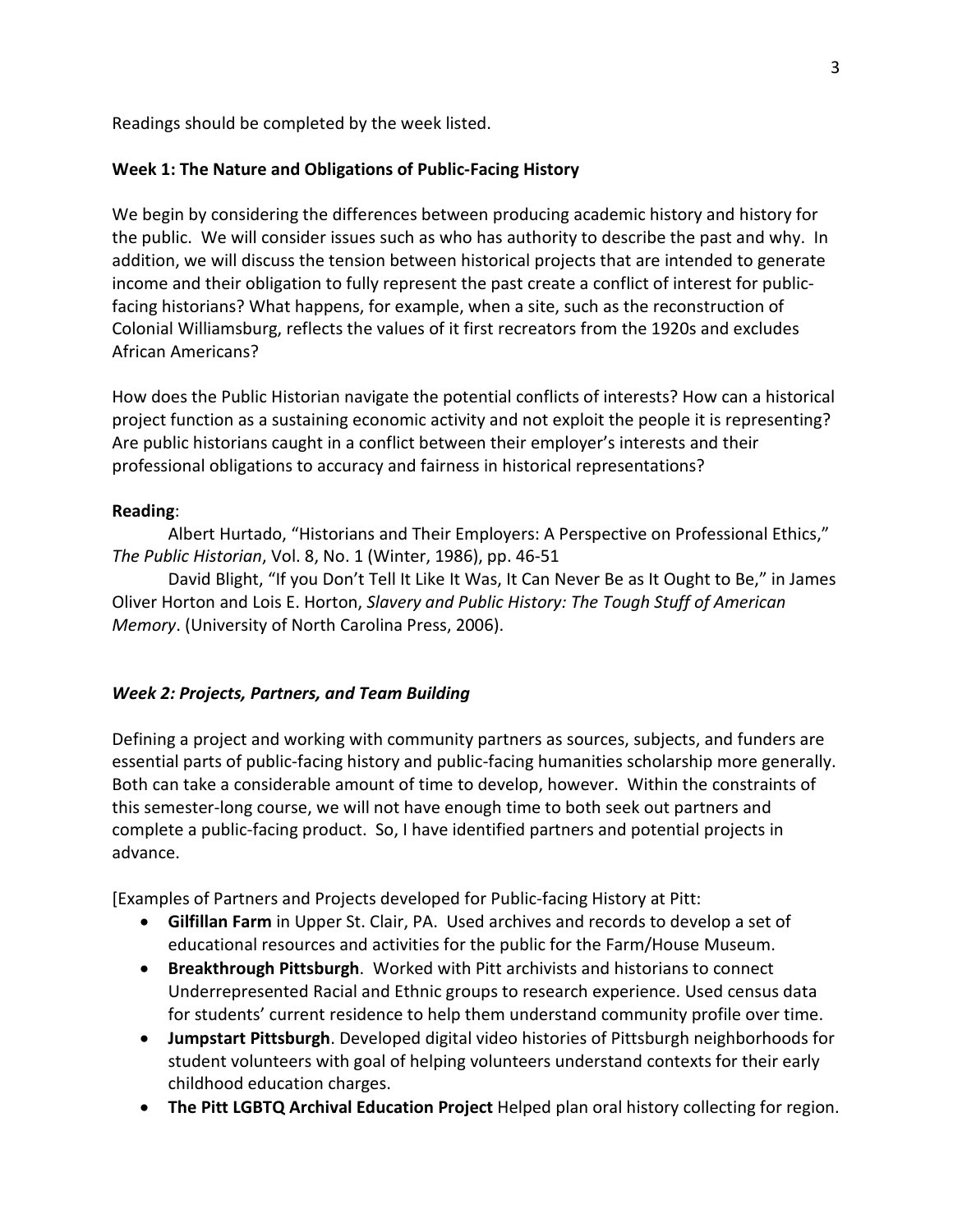### **Team Building:**

We will be approaching our projects as teams. In this class, we will discuss the project parameters and have a lightening round of "job interviews" to highlight skills and interests as we build different project teams. Please bring copies of your special-for-class RESUME. Be prepared to meet your classmates and discuss what your interests and skills. Think of this as a job fair. We will form teams of 3-4 people per project. Once projects and teams have been selected, you will work together as a group to develop your endproduct. I will create group worksites on the Canvas site to facilitate your collaboration.

#### **WHAT IS A SPECIAL-FOR-CLASS-RESUME?**

Note, this is not your regular resume, it is something you will generate specifically for the class group project. You will want to include the following information about yourself:

**Name, Educational Major and Academic Specialties, Generalized Knowledge of History or historical or curatorial processes, Specialized Knowledge that would come in handy for the group project** (Web Page Construction, Software familiarity, I-movie experience or experience with film editing processes, radio or social media familiarity or expertise), the kind of **skills** that you would hope to bring to the project (Writing, Researching, Presenting, Acting, Facilitating, Coordinating, Accounting) and **constraints on your time** (When does your schedule allow you to plan for team meetings? Other concerns?).

#### **Reading**:

Baylor University's Institute for Oral History, Introduction to Oral History Manual (PDF) <https://www.baylor.edu/library/index.php?id=974460>

- [Planning a project: Where to begin?](https://www.baylor.edu/content/services/document.php/66421.pdf)
- [Establishing ethical relationships](https://www.baylor.edu/content/services/document.php/66422.pdf)
- [Preparing legal documents](https://www.baylor.edu/content/services/document.php/66423.pdf)

## *Week 3: Site Visit: Meeting with Sponsoring Partner or Community Members*

This week we will be meeting with our project partners to develop a sense of what they would like to get from our project. Creating this dialogue is a crucial dimension of this project. We would like to get a sense of not only what they want but what kinds of resources they may have, such as archival materials, contacts for interview or oral histories, exhibit spaces and materials. It is also our opportunity to confirm our project timeline and begin the process of obtaining permissions or other legal requirements of the project.

#### Team Work: Articulating the Project Plan

As a team, you will need to come up with a concrete plan and contract among your team members for tasks and responsibilities in the project. Your planning should include a detailed breakdown of the steps necessary to complete your project. If you are making a film,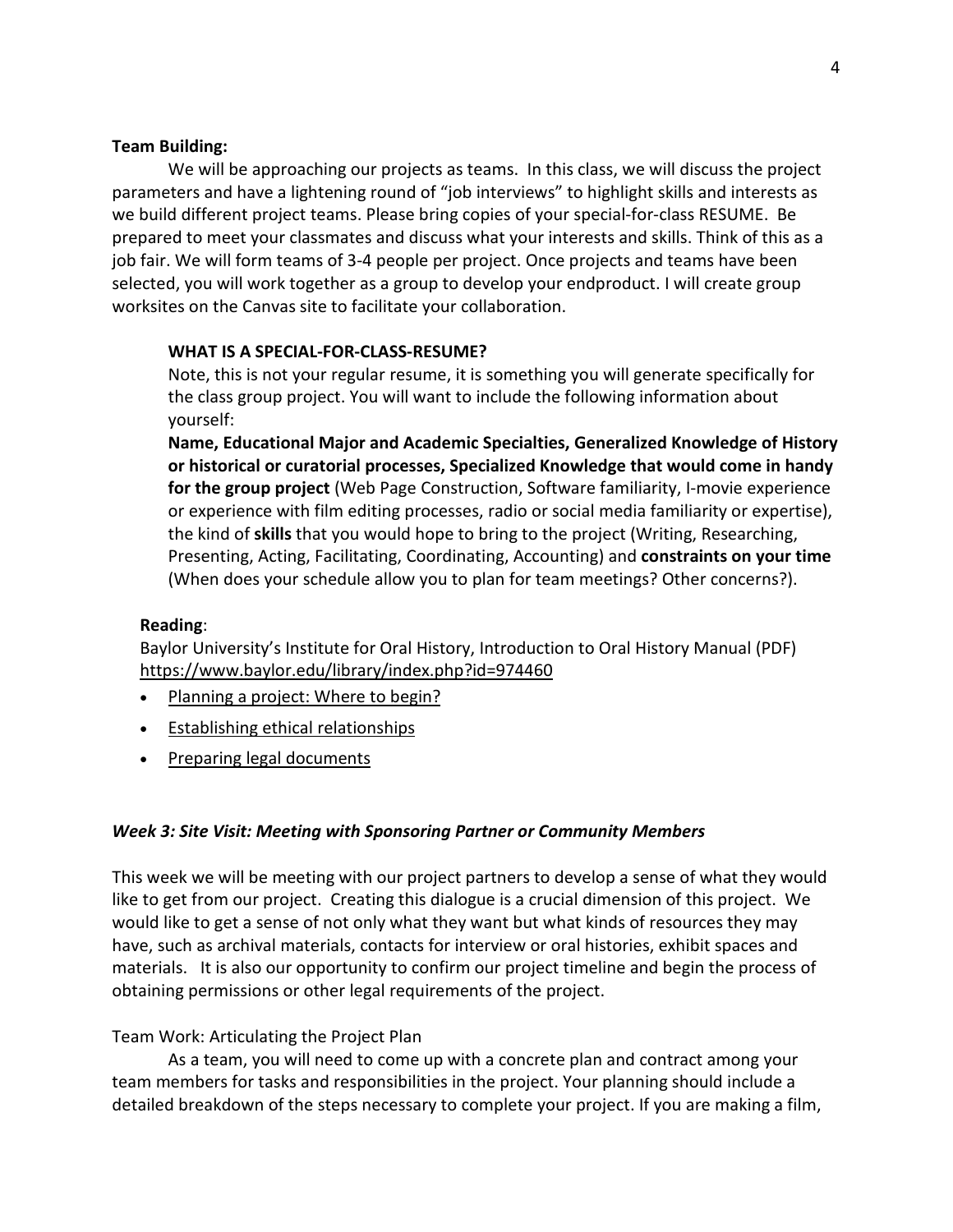for example, you'll want to meet with the IT Office to make sure you have access to editing software, determine what you would need in terms of cameras or audio equipment, etc.

You will also want to make sure you have a plan for researching material (images, film clips, documents), brainstorming, storyboarding the project (what story are you trying to tell, what materials can you use to verify the accuracy of your project?), revising and editing.

Depending on the size of your team and the project, you should plan on meeting at least once per week, outside of class, over the course of the semester to work through progress in your designated areas. Your meeting dates, work assignments, and due dates should all be written down in your group contract, which you should all sign and update as your project evolves. A copy should be shared with the Instructor.

Course Projects can take many forms (digital or in person exhibits, educational materials, oral histories, and short films). In the weeks that follow, we will focus on what is involved in some of the different forms of public-facing history. It is assumed that you will continue working on your team projects. We will begin each class session with a round of progress updates.

## *Week 4: Sources*

Framing your project is both about asking questions and allowing your sources to frame your questions and assumptions. This week we will meet with University Librarians and Archivists to discuss sources for historical research and then work as teams to articulate how specific kinds of sources will be used in each team project.

[These sources will be tailored to the project defined for this course projects in a particular term. Possible resources could include everything from digital historical newspaper databases to ephemera collections in a local museum or in someone's garage for that matter.]

# *Week 5 : Oral History*

As the careful collection of living people's accounts of their experiences, oral history allows public participants to work with historians to co-produce historical narratives. This week we will consider both the methods for collecting, verifying, archiving, and presenting oral histories as well as the challenges and obligations of working with living subjects.

# Reading:

Baylor University's Institute for Oral History, Introduction to Oral History Manual (PDF) <https://www.baylor.edu/library/index.php?id=974460>

- [Discovering oral history: What is it?](https://www.baylor.edu/content/services/document.php/66419.pdf)
- [Understanding oral history: Why do it?](https://www.baylor.edu/content/services/document.php/66420.pdf)
- [Choosing digital recorders](https://www.baylor.edu/content/services/document.php/66424.pdf)
- [Using Digital Media](https://www.baylor.edu/content/services/document.php/66425.pdf)
- [Focusing & researching a topic](https://www.baylor.edu/content/services/document.php/66426.pdf)
- [Selecting narrators](https://www.baylor.edu/content/services/document.php/66427.pdf)
- [Creating an interview outline](https://www.baylor.edu/content/services/document.php/66428.pdf)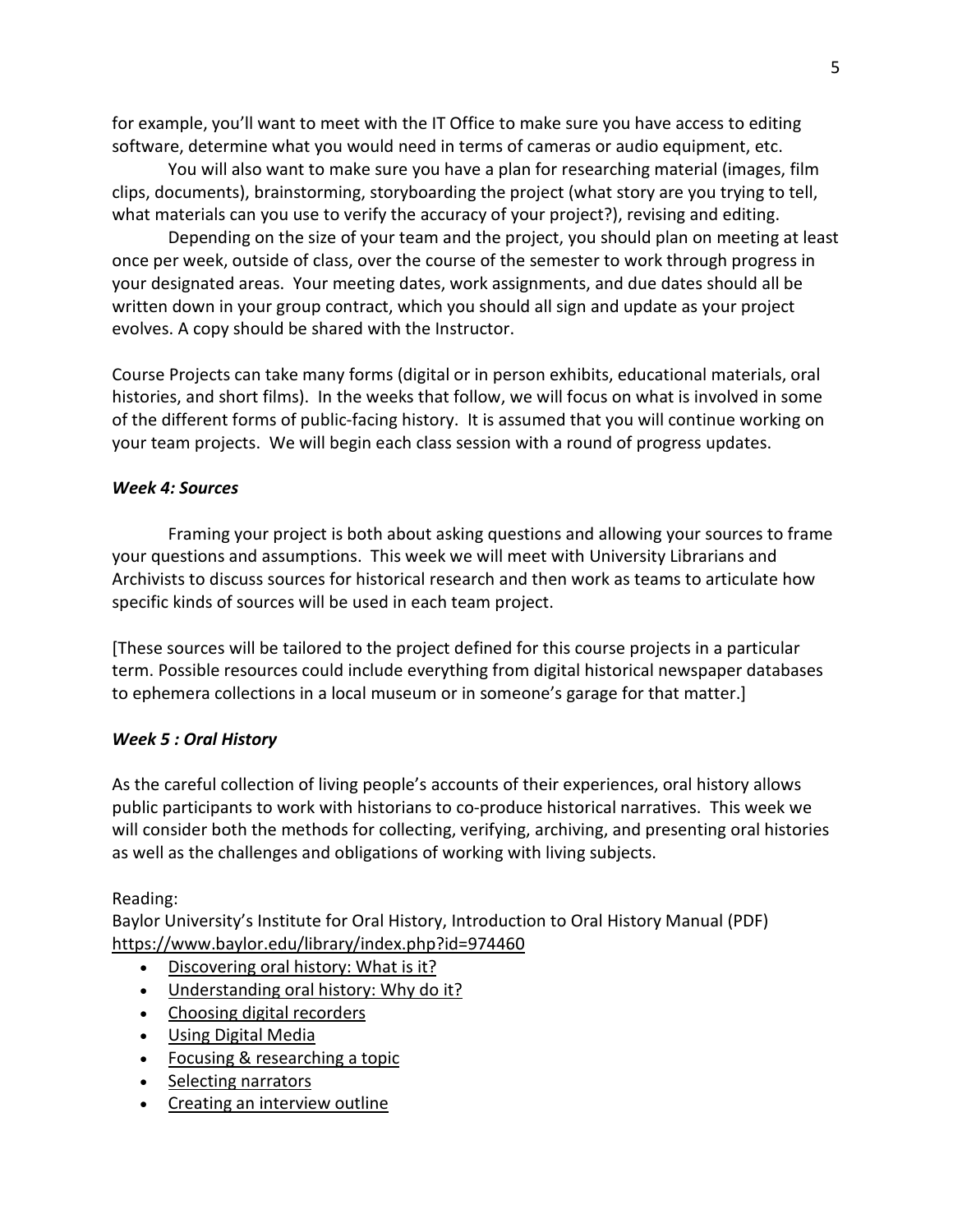- [Composing questions](https://www.baylor.edu/content/services/document.php/66429.pdf)
- [Making contact & setting up](https://www.baylor.edu/content/services/document.php/66430.pdf)
- [Getting the story](https://www.baylor.edu/content/services/document.php/66431.pdf)
- [Protecting & preserving recordings](https://www.baylor.edu/content/services/document.php/66432.pdf)
- [Time coding & indexing oral histories](https://www.baylor.edu/content/services/document.php/66437.pdf)
- [Transcribing oral histories](https://www.baylor.edu/content/services/document.php/66438.pdf)
- [Critiquing & citing oral histories](https://www.baylor.edu/content/services/document.php/66439.pdf)
- [Reaching the public with oral history outcomes](https://www.baylor.edu/content/services/document.php/66440.pdf)

Working in your teams, consider how interviews might inform your project. Compose a set of questions for next week's mock interviews. Before next week, consider how you would answer these questions.

#### *Week 6: Oral History: Mock Interviews*

Reading and talking about the practice of oral history is one thing, preparing and conducting an interview is another. This week we will conduct a set of mock interviews using the questions and answers that you began thinking about last week.

This session will give you a chance to familiarize yourself with digital audio and video recorders as well as the necessary preparation for recording as well as downloading and handling of digital interview files. Each person in your team should have a chance to act as both interviewer and subject.

We will be using some equipment available from the Hillman Library, Media Production Equipment Lending Program [\(https://pitt.libguides.com/c.php?g=632399&p=7649165\)](https://pitt.libguides.com/c.php?g=632399&p=7649165), such as Digital Cameras, Zoom H5 Hand Recorders, and Wireless Microphones. Our session will include basic instruction on how to use and integrate this equipment and then lots of practice.

Your will be asked to bring a flash drive or external hard drive to store your recordings. Everyone is required to transcribe at least 100 words from some part of their recording before next week's class.

#### *Week 7: Narrative Making*

This week we will consider the process of moving from a set of transcripts (as well as other sources) to an historical narrative. We will consider different exemplars as we critically dissect how different authors selected evidence and crafted their historical accounts, along with complications like addressing historical biases and limitations.

Reading:

• Born in Slavery: Slave Narratives from the Federal Writers' Project, 1936 to 1938 (Browse the sources and read the articles describing the Slave Narratives.) https://www.loc.gov/collections/slave-narratives-from-the-federal-writers-project-1936-to-1938/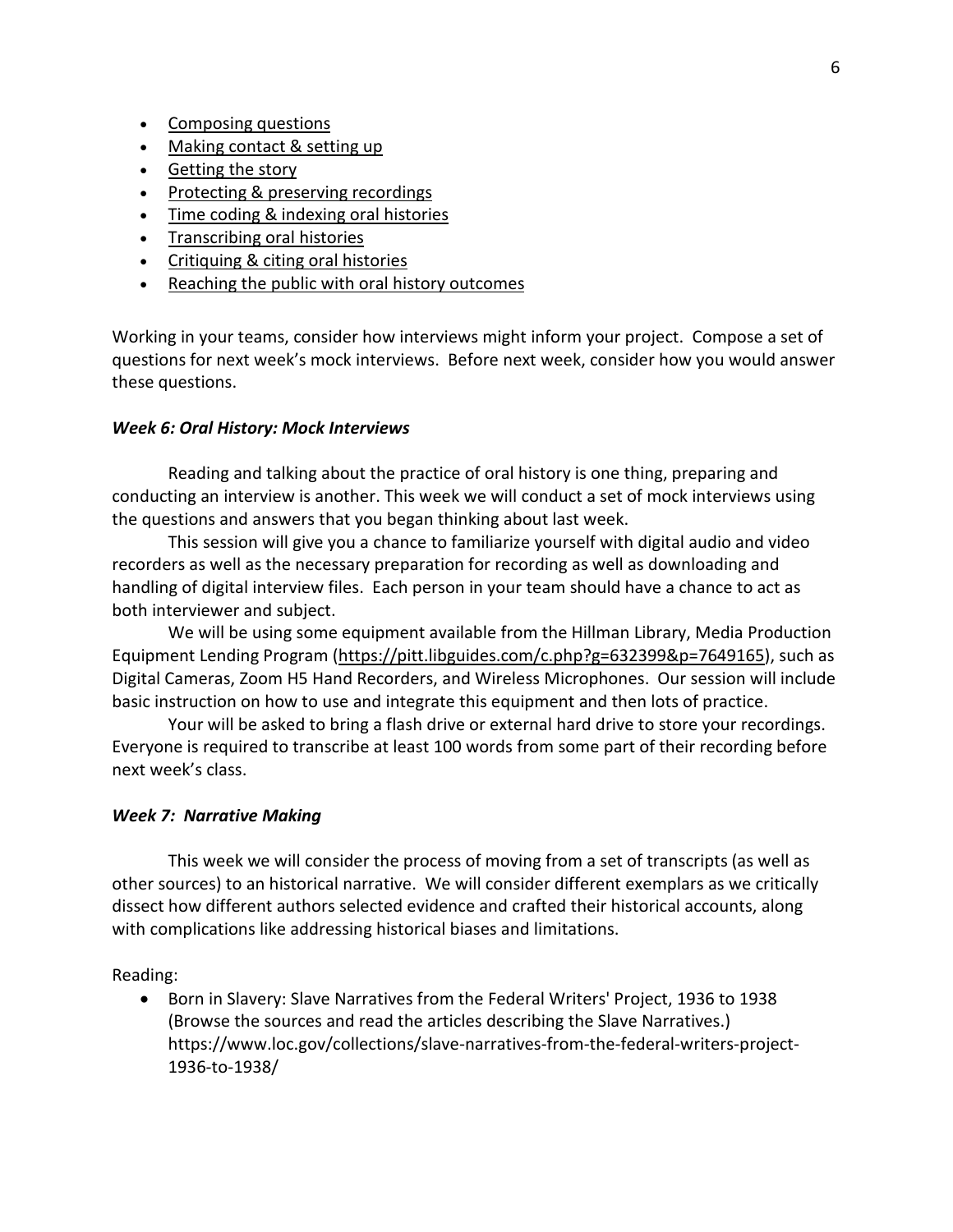- Leon F. Litwack, *Been in the Storm So Long: The Aftermath of Slavery* (New York, 1979), excerpt.
- David Cline, *Creating Choice: A Community Responds to the Need for Abortion and Birth Control, 1961-1973* (Palgrave 2008), excerpt.

## **Week 8: Monuments, Markers, and Memorials**

This week we will consider the use of monuments to commemorate the past. Using excerpts from Kirk Savage's *Standing Soldiers, Kneeling Slaves: Race, War, and Monument in Nineteenth-Century America*, we will critically analyze how public monuments, often erected without wide public discussions represent different histories to different populations. How do we navigate multiple publics? This kind of commemoration raises issues that go beyond the selective use of the past, instead raising the problem of how the past is used for contemporary political ends and a sense of collective identity, which itself may be partial and politically motivated.

## **Reading**:

- Savage, Kirk, Chapter 4 and Chapter 5 in Standing *Soldiers, Kneeling Slaves: Race, War, and Monument in Nineteenth-Century Americ*a, (New Edition Book: Princeton University Press, 2018)
- American Historical Association Statement on Confederate Monuments [https://www.historians.org/news-and-advocacy/statements-and-resolutions-of](https://www.historians.org/news-and-advocacy/statements-and-resolutions-of-support-and-protest/aha-statement-on-confederate-monuments)[support-and-protest/aha-statement-on-confederate-monuments](https://www.historians.org/news-and-advocacy/statements-and-resolutions-of-support-and-protest/aha-statement-on-confederate-monuments)
- Secretary of Interior Ryan Zinke's Statement Defending Confederate Monuments at Antietam [https://www.battlefields.org/learn/videos/us-secretary-interior-ryan-zinke](https://www.battlefields.org/learn/videos/us-secretary-interior-ryan-zinke-antietam)[antietam](https://www.battlefields.org/learn/videos/us-secretary-interior-ryan-zinke-antietam) and<https://www.eenews.net/stories/1060058850>
- Dell Upton, Society of Architectural Historians: [https://www.sah.org/publications-and](https://www.sah.org/publications-and-research/sah-blog/sah-blog/2017/09/13/confederate-monuments-and-civic-values-in-the-wake-of-charlottesville)[research/sah-blog/sah-blog/2017/09/13/confederate-monuments-and-civic-values-in](https://www.sah.org/publications-and-research/sah-blog/sah-blog/2017/09/13/confederate-monuments-and-civic-values-in-the-wake-of-charlottesville)[the-wake-of-charlottesville](https://www.sah.org/publications-and-research/sah-blog/sah-blog/2017/09/13/confederate-monuments-and-civic-values-in-the-wake-of-charlottesville)

# **Week 9: Project Draft Presentations**

Each Team will present a progress report on their project. This is an opportunity to receive feedback, evaluate progress, and reassess plans for project completion.

Each Team should plan on making a 20-minute presentation with 20 minutes allowed for discussion.

# **Week 10: Digital History**

There are many ways to present content on the internet. We will focus on digital tools created by the Center for History and New Media (CHNM) at George Mason University. One of the most powerful tools created by CHNM is **Omeka,** a database driven content delivery system.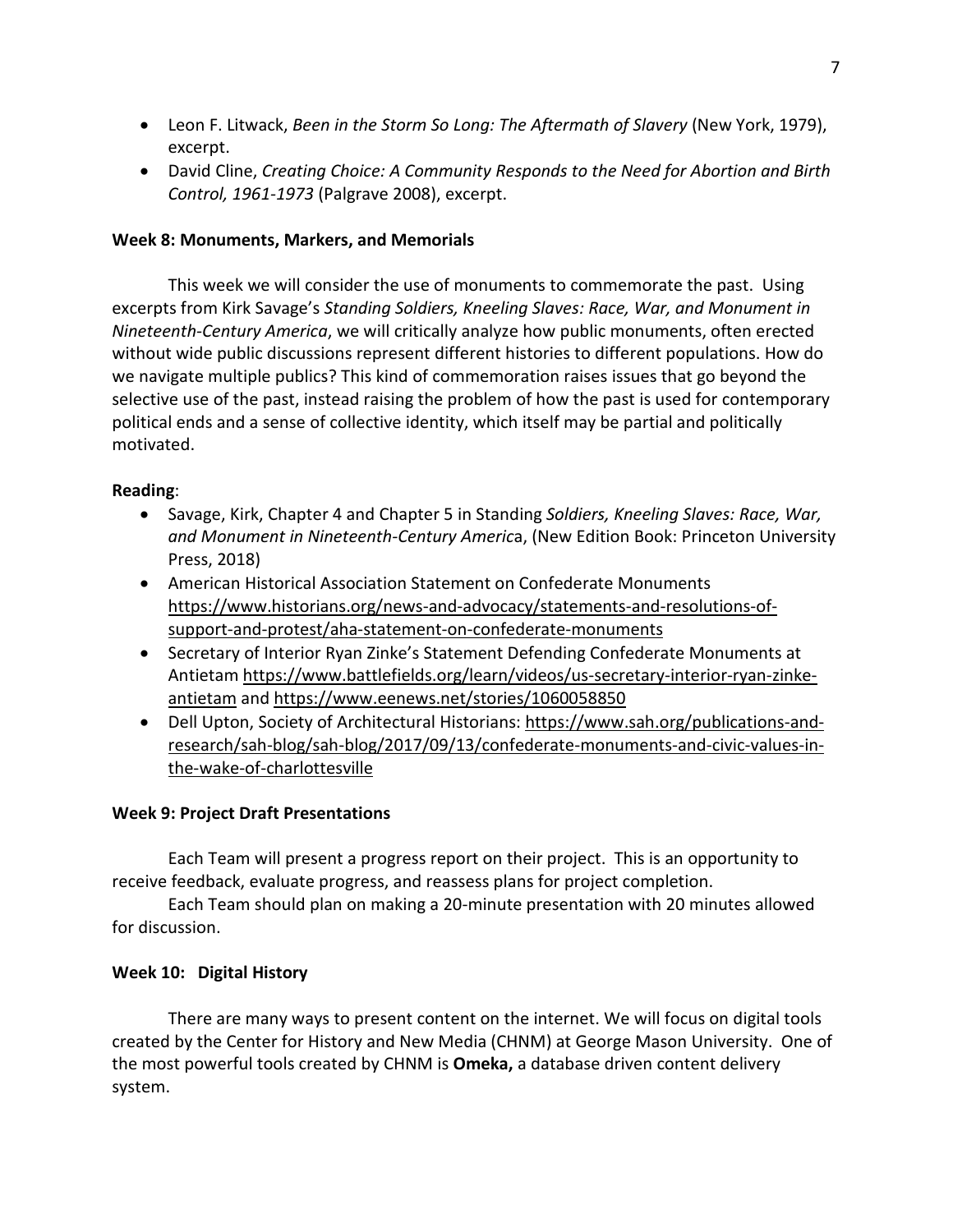We will begin by considering an account of how a team of historians used Omeka to develop a digital history of the National Mall in Washington, DC. This history builds from Kirk Savage's scholarship, which we discussed last week. Begin by browsing the Histories of the National Mall website before reading their account in "*Building Histories of the National Mall."* As you read, note what features Omeka offered and how they made use of them in specific ways. Do you agree with their assessment of the project?

Reading:

Histories of the National Mall (Mallhistory.org)

"*Building Histories of the National Mall: A Guide to Creating a Digital Public History Project*" is co-authored by Sheila Brennan and Sharon Leon, together with Megan Brett, Jannelle Legg, Michael O'Malley, Spencer Roberts, and Jim Safley (October 2015). http://mallhistory.org/Guide/

#### **Weeks 11 and 12: Building a Website with Omeka**

This week and next we will learn and experiment with Omeka.net to build a very simple internet-based exhibit. The material for this project can be related to your team project or be something completely different. Your website should include images, audio or video, and text. It should make use of the capabilities of Omeka and digital history to create a visually engaging and intellectually compelling short historical account (around 500 words, one webpage minimum).

Building this website may involve learning how to scan images, OCR text, and other digital skills.

#### Reading:

The Programming Historian Tutorials

Miriam Posner, "Up and Running with Omeka.net," *The Programming Historian* 5 (2016), https://doi.org/10.46430/phen0060.

Miriam Posner and Megan R. Brett, "Creating an Omeka Exhibit," *The Programming Historian* 5 (2016), [https://doi.org/10.46430/phen0049.](https://doi.org/10.46430/phen0049)

#### **Week 13: Break**

#### **Week 14: Team Presentations**

Each Team will present their project. Each Team should plan on a 20-minute presentation with 20 minutes for questions and discussion.

Projects should be complete at this point. Feedback offered in this session should help polish the project and presentation in advance of its public presentation.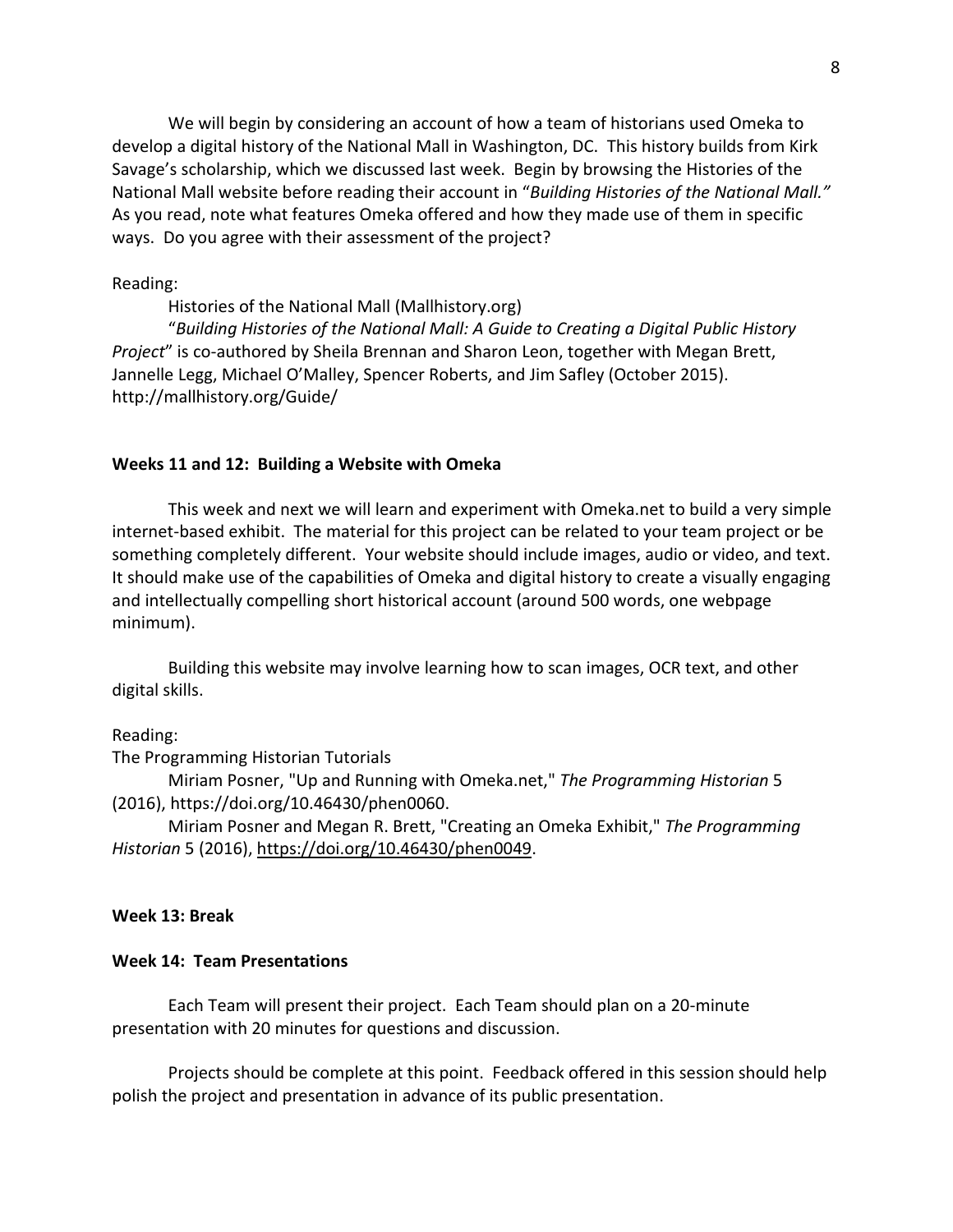# **Week 15: Public Presentations**

Each Team will present their public-facing product to the class and to our community partners. This version of the project is evaluated for the course grade. Each Team should plan on a 20-minute presentation with 10 minutes for questions and discussion.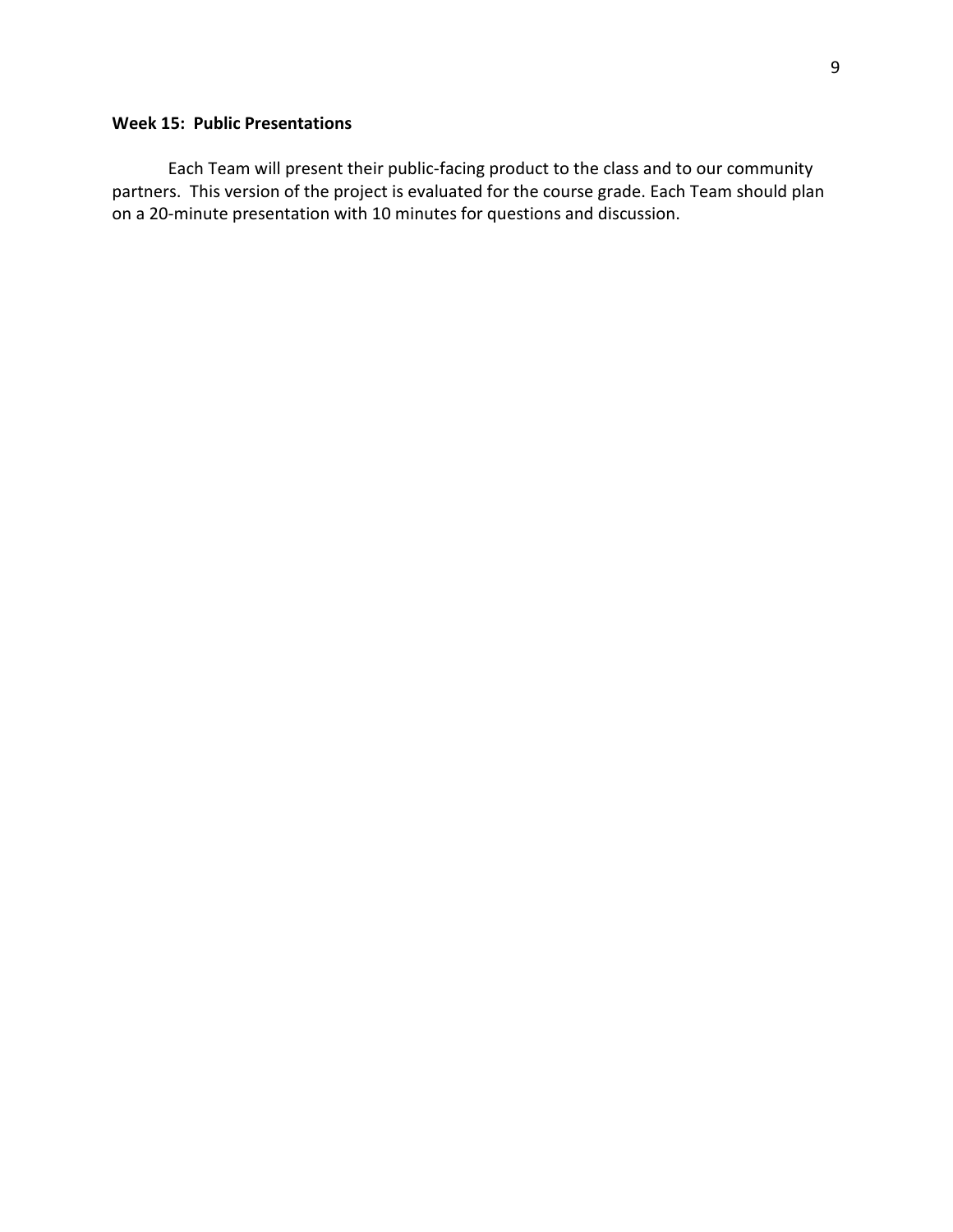### **Class Policies:**

#### **HEALTH AND SAFETY:**

"During this pandemic, it is extremely important that you abide by the [public health](https://www.alleghenycounty.us/Health-Department/Resources/COVID-19/COVID-19.aspx)  [regulations](https://www.alleghenycounty.us/Health-Department/Resources/COVID-19/COVID-19.aspx) , the University of Pittsburgh's [health standards and guidelines,](https://www.policy.pitt.edu/university-policies-and-procedures/covid-19-standards-and-guidelines) and [Pitt's Health](https://www.coronavirus.pitt.edu/healthy-community/pitts-health-rules)  [Rules.](https://www.coronavirus.pitt.edu/healthy-community/pitts-health-rules) These rules have been developed to protect the health and safety of all of us. Universal [face covering](https://www.coronavirus.pitt.edu/frequently-asked-questions-about-face-coverings) is required in all classrooms and in every building on campus, without exceptions, regardless of vaccination status. This means you must wear a face covering that properly covers your nose and mouth when you are in the classroom. If you do not comply, you will be asked to leave class. It is your responsibility have the required face covering when entering a university building or classroom. For the most up-to-date information and guidance, please visit [coronavirus.pitt.edu](http://coronavirus.pitt.edu/) and check your Pitt email for updates before each class. If you are required to isolate or quarantine, become sick, or are unable to come to class, contact me as soon as possible to discuss arrangements."

**ATTENDANCE/PARTICIPATION:** Class attendance and participation are mandatory. Failure to attend at least half of the classes will result in failure of the course. Your participation is also crucial to creating a fulfilling and interesting learning environment.

**WRITING**: Writing and rewriting are important to processes of learning and analyzing. I think of this as an ongoing process and have tried to create assignments that will help you think about things in a variety of written forms. I am always available to discuss writing or concerns about how to frame something. Come to my office hours, make an appointment for a zoom meeting or shoot me an email. There is also a writing center on campus [\(https://www.writingcenter.pitt.edu/\)](https://www.writingcenter.pitt.edu/) where you can get advice and assistance with a variety of paper-related issues. The phone number for the writing center is 624-6556; it is located in 317B O'Hara Street Student Center, 4024 O'Hara Street. You can make appointments online to go to the writing center. The link is as follows: [https://pitt.mywconline.com/.](https://pitt.mywconline.com/) Make arrangements in advance**.** 

**ACADEMIC INTEGRITY:** Students in this course will be expected to comply with the [University](https://www.provost.pitt.edu/info/ai1.html)  [of Pittsburgh's Policy on Academic Integrity.](https://www.provost.pitt.edu/info/ai1.html) Any student suspected of violating this obligation for any reason during the semester will be required to participate in the procedural process, initiated at the instructor level, as outlined in the University Guidelines on Academic Integrity. This may include, but is not limited to, the confiscation of the examination of any individual suspected of violating University Policy. Furthermore, no student may bring any unauthorized materials to an exam, including dictionaries and programmable calculators. To learn more about Academic Integrity, visit the [Academic Integrity Guide](http://pitt.libguides.com/academicintegrity/) for an overview of the topic. For hands- on practice, complete the [Understanding and Avoiding Plagiarism tutorial.](http://pitt.libguides.com/academicintegrity/plagiarism)

Your writing, depending on the assignment, may be submitted to Turnitin, a service integrated with Canvas which compares student work to that of websites and other sources.

## **INCLUSIVE LANGUAGE:**